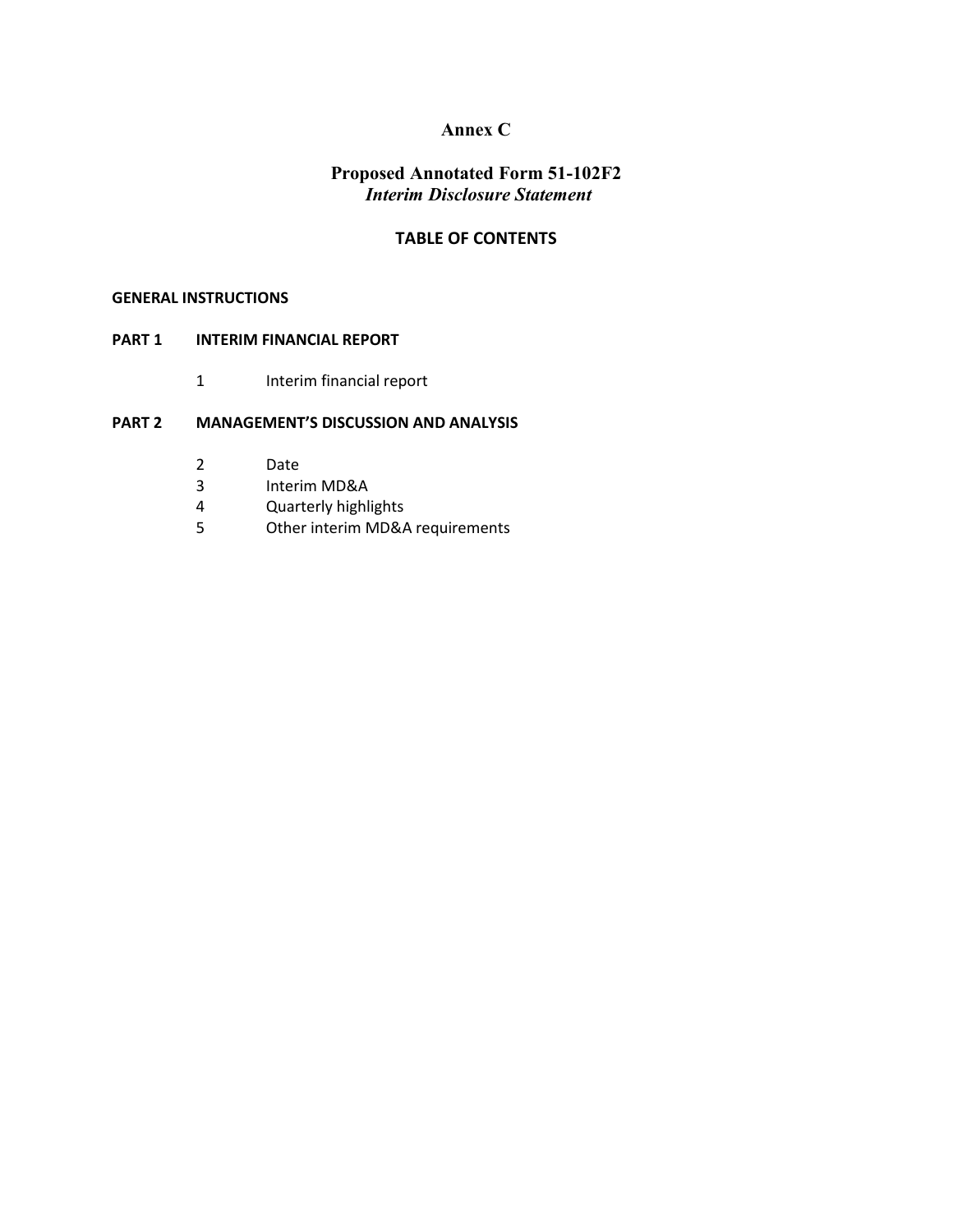### *GENERAL INSTRUCTIONS*

#### **General Instructions Annotation Note #1**

### *Description of proposed change*

We propose to relocate and reorganize applicable general instructions for the current Form 51-102F1 *Management's Discussion & Analysis* (**Current MD&A Form**) and the current Form 51-102F2 *Annual Information Form* (**Current AIF Form**) as general instructions for the interim disclosure statement form (the **Form**).

#### *Rationale*

The Current MD&A Form and the Current AIF Form contain general instructions which are applicable to the interim disclosure statement. In some cases, the instructions are duplicative. Relocating and reorganizing these instructions as general instructions for this Form would allow for the consolidation or elimination of overlapping instructions.

*(1) An interim disclosure statement is required to be filed for each interim period under Part 3A of National Instrument 51-102 Continuous Disclosure Obligations. The interim disclosure statement is intended to provide a comprehensive overview of changes and updates in your company's business, financial performance, financial condition and cash flows since the end of the last annual reporting period.*

*The interim disclosure statement is comprised of 2 parts:*

• *Part 1 – Interim financial report*

*An interim financial report required to be filed under section 4.3 of National Instrument 51-102 Continuous Disclosure Obligations.*

• *Part 2 – Management's discussion and analysis*

*A management's discussion and analysis (MD&A) relating to your company's interim financial report required to be filed under sections 5.1 and 5.2 of National Instrument 51- 102 Continuous Disclosure Obligations.*

- *(2) The word "company" is used in this Form for simplicity and readability of the Form. Wherever this Form uses the word "company", that term means an issuer, other than an investment fund issuer, regardless of the issuer's form of organization.*
- *(3) The disclosure in the interim disclosure statement is supplemented throughout the year by continuous disclosure filings including, for greater certainty, news releases, material change reports and business acquisition reports. Disclose in your company's interim disclosure statement that additional information relating to your company may be found on SEDAR at [www.sedar.com.](http://www.sedar.com/)*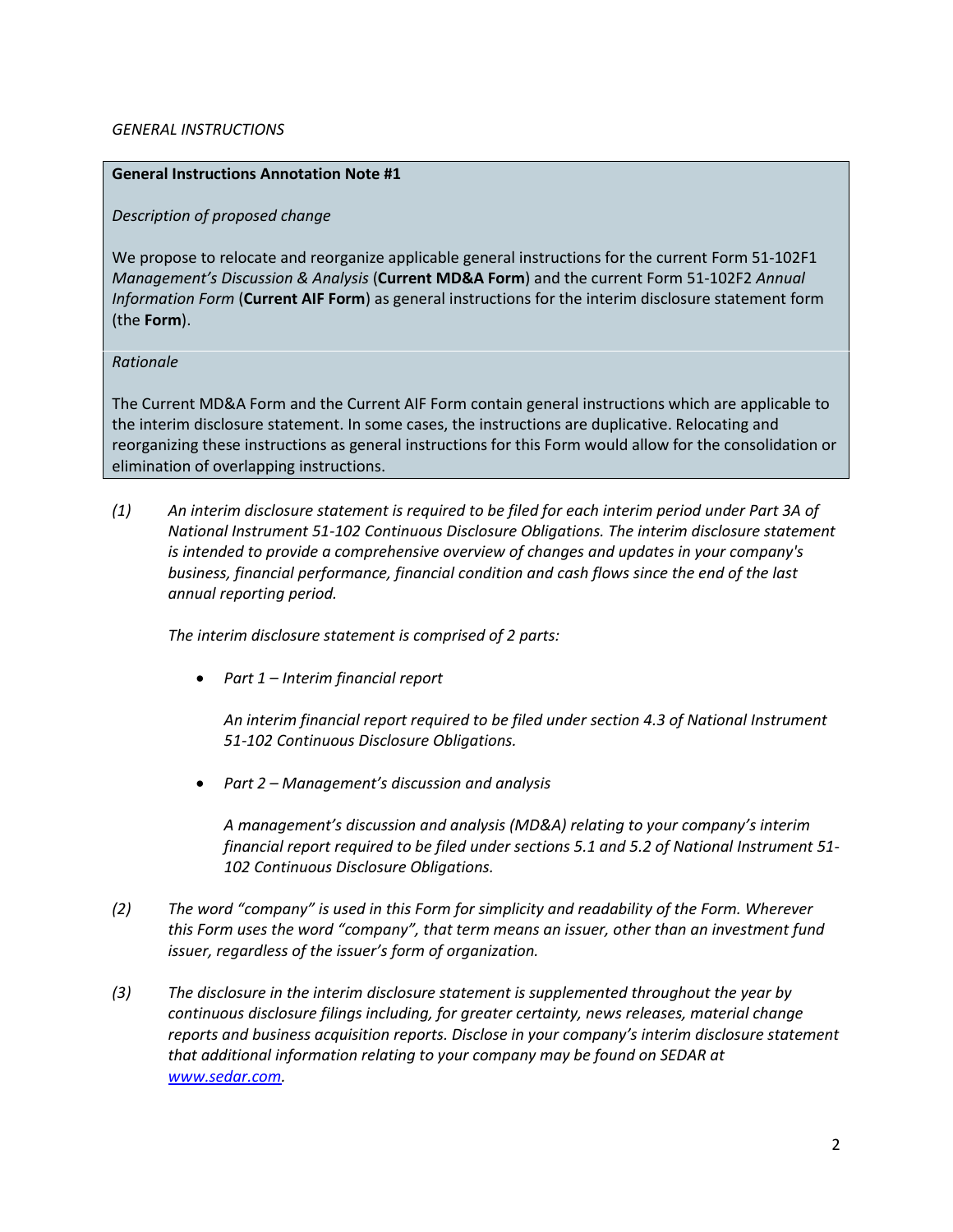- *(4) If a term is used but not defined in this Form or Part 1 of National Instrument 51-102 Continuous Disclosure Obligations, refer to National Instrument 14-101 Definitions.*
- *(5) This Form uses accounting terms that are defined or used in Canadian GAAP applicable to publicly accountable enterprises.*
- *(6) This Form uses the term "financial condition". Financial condition reflects the overall health of your company and includes its financial position (as shown on the statement of financial position) and other factors that may affect its liquidity, capital resources and solvency.*
- *(7) This Form uses the term "financial performance". Financial performance reflects the level of performance of your company over a specified period of time, expressed in terms of profit or loss and other comprehensive income during that period.*

# **General Instructions Annotation Note #2 for Instruction (7)**

*Description of proposed change*

We propose to add this instruction to provide a description of the term "financial performance".

*Rationale*

This is to provide clarity for issuers when they are assessing the nature and extent of the disclosure required by this Form.

*(8) Your company is not required to repeat information disclosed elsewhere in the interim disclosure statement. If disclosure in the interim disclosure statement refers explicitly or implicitly to disclosure in another section of the interim disclosure statement, include a reference to the other disclosure. Repeat the information disclosed in the financial statements to which the MD&A relates if it assists with an understanding of the information included in the MD&A.* 

#### **General Instructions Annotation Note #3 for Instruction (8)**

*Description of proposed change*

We propose to add the second and third sentences of this instruction.

*Rationale*

This is to clarify that while repeating information disclosed elsewhere is not necessary, it is important to include a reference to the other disclosure so that investors can easily locate it and to repeat information from the financial statements in the MD&A if it assists with an understanding of the MD&A disclosure.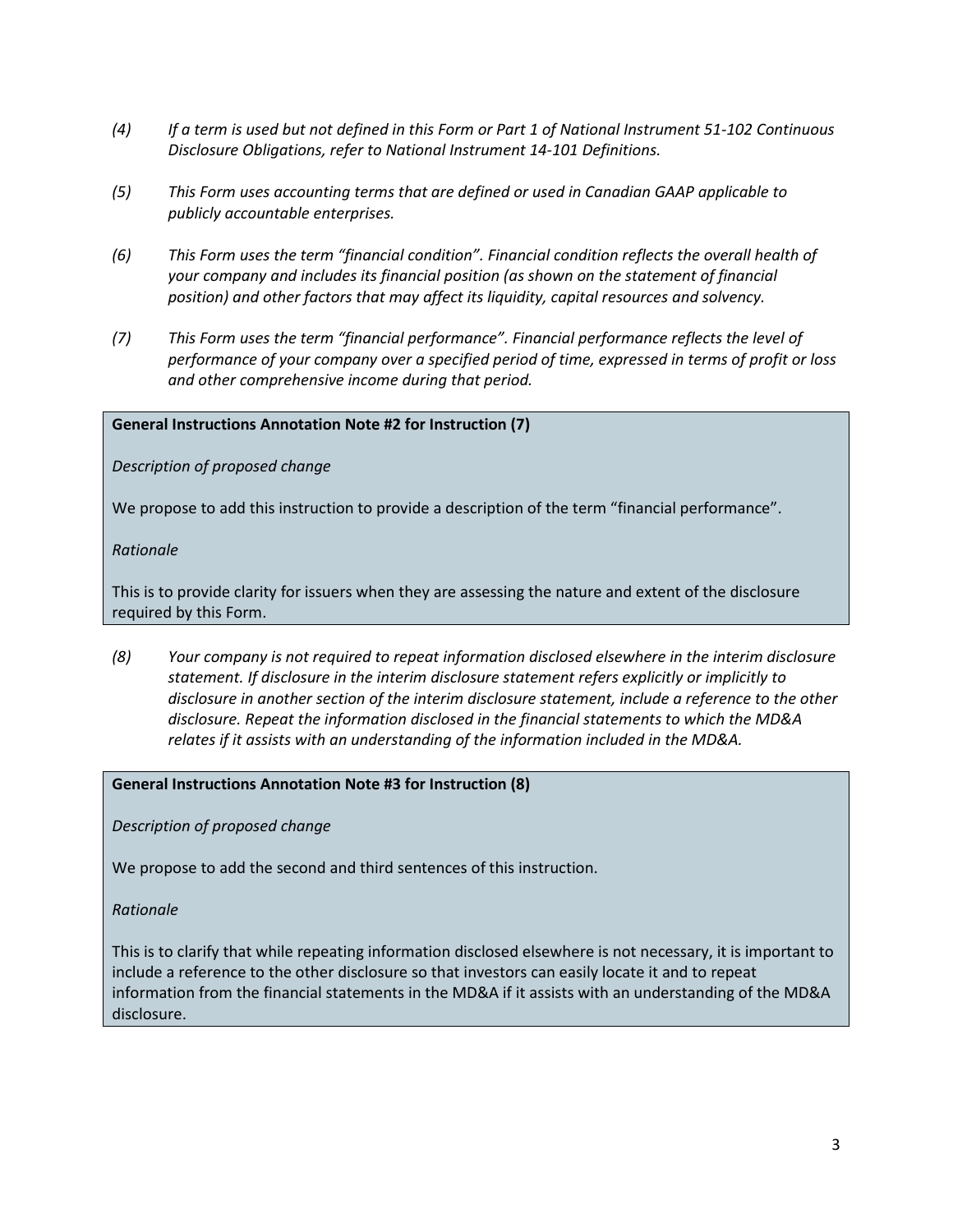*(9) Your company may use innovative approaches to disclosure (including, for greater certainty, use of hyperlinks to reference a disclosure in the interim disclosure statement and creative use of charts, tables and graphs) in a manner consistent with the requirements of this Form and other applicable requirements of securities legislation.* 

# **General Instructions Annotation Note #4 for Instruction (9)**

*Description of proposed change*

We propose to add this instruction and add guidance in Companion Policy 51-102CP *Continuous Disclosure Obligations* (**Companion Policy**) regarding what we mean by "innovative".

*Rationale*

This is to clarify that issuers may use innovative disclosure approaches consistent with CSA formatting requirements (for example, while embedded video is not acceptable, hyperlinks and creative use of charts, tables and graphs are encouraged if they assist with readability) to prepare disclosure that reduces burden for them and is most meaningful for their business.

*(10) Your company may include a table of contents for the interim disclosure statement. The table of contents may be a hyperlinked version.* 

# **General Instructions Annotation Note #5 for Instruction (10)**

*Description of proposed change*

We propose to add this instruction.

*Rationale*

This is to encourage the use of tools to facilitate navigation, searchability and online readability.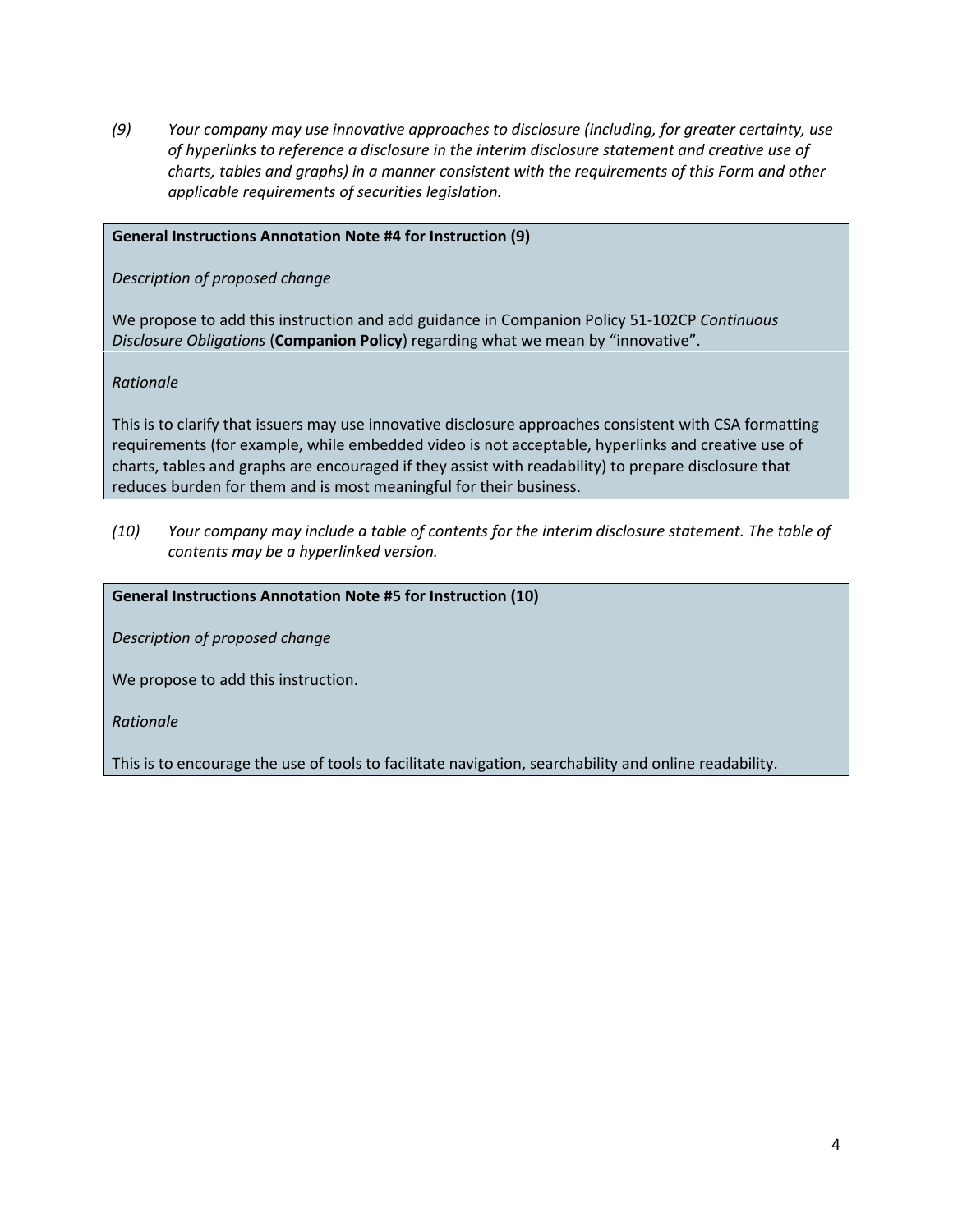# **PART 1 INTERIM FINANCIAL REPORT**

# **Interim financial report**

**1.** Include an interim financial report meeting the requirements of Part 4 of National Instrument 51-102 *Continuous Disclosure Obligations*.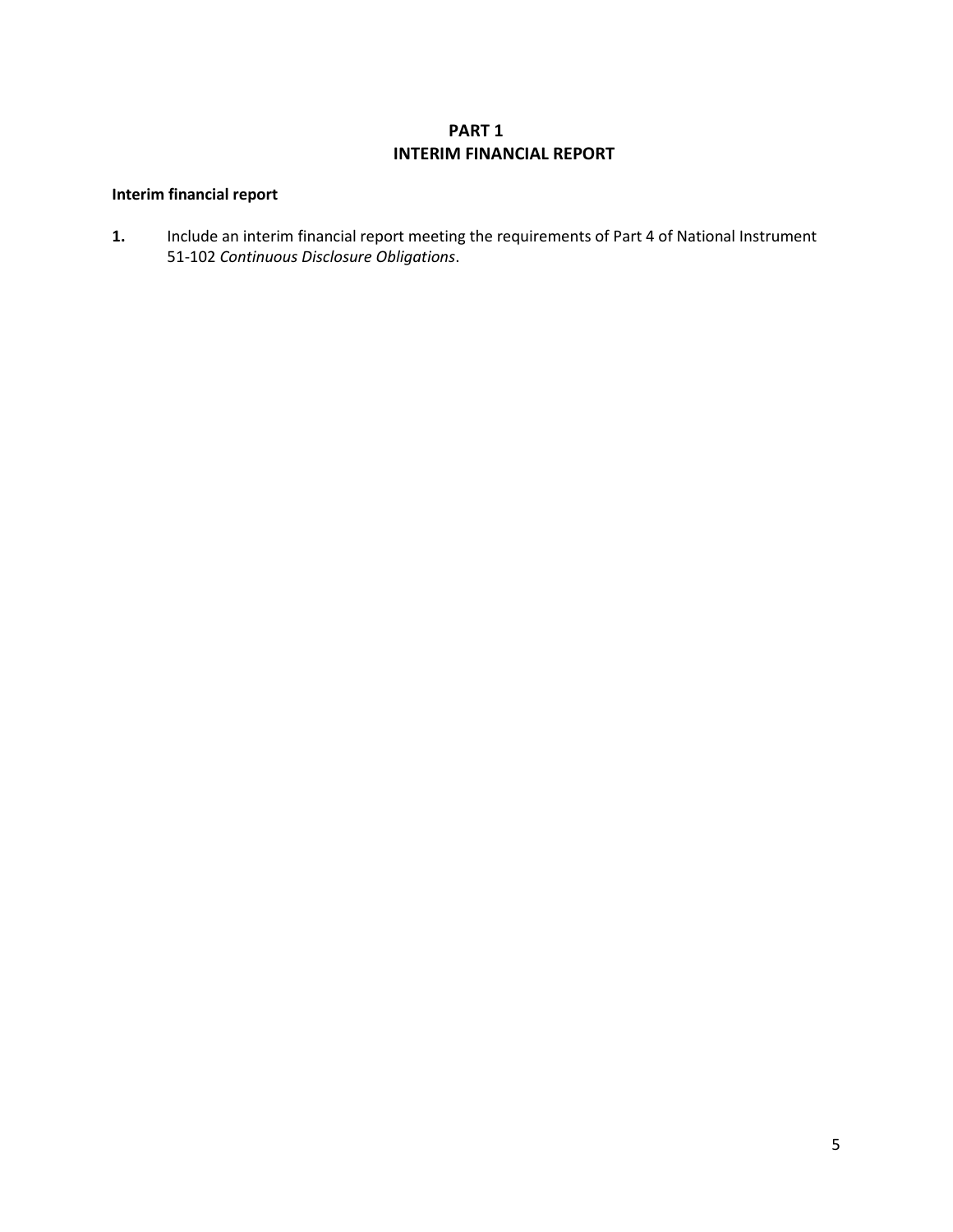# **PART 2 MANAGEMENT'S DISCUSSION AND ANALYSIS**

#### *GENERAL INSTRUCTIONS FOR PART 2*

*(1) An MD&A under this Part is a narrative explanation, provided through the eyes of management, of how your company performed during the period covered by the financial statements and of its financial condition and future prospects. The MD&A complements your company's financial statements, but does not form part of them.*

*The objective of the MD&A is to supplement your company's overall financial disclosure by giving a balanced discussion of its financial condition, financial performance and cash flows, openly reporting bad news as well as good news. The MD&A must*

- *(a) help investors understand what the financial statements show and do not show, and*
- *(b) provide information about the quality and potential variability of your company's profit or loss and cash flows to assist investors in determining if past performance will likely be indicative of future performance.*

# **MD&A Annotation Note #1 for General Instruction (1)**

*Description of proposed change*

We propose to add the term "cash flows" to the second paragraph of this instruction and re-arrange the order of "financial performance and financial condition" to "financial condition, financial performance, and cash flows".

# *Rationale*

This is to allow for a complete and consistent presentation of the issuer's financial disclosure requirements.

- *(2) In preparing the information required under Part 2 of this Form, your company must take into account information available up to the date of filing so that the MD&A is not misleading when filed.*
- *(3) Focus your company's disclosure on material information. Your company is not required to disclose information that is not material. You must exercise judgment when you determine whether information is material in respect of your company. Would a reasonable investor's decision whether or not to buy, sell or hold securities in your company likely be influenced or changed if the information in question was omitted or misstated? If so, the information is likely material.*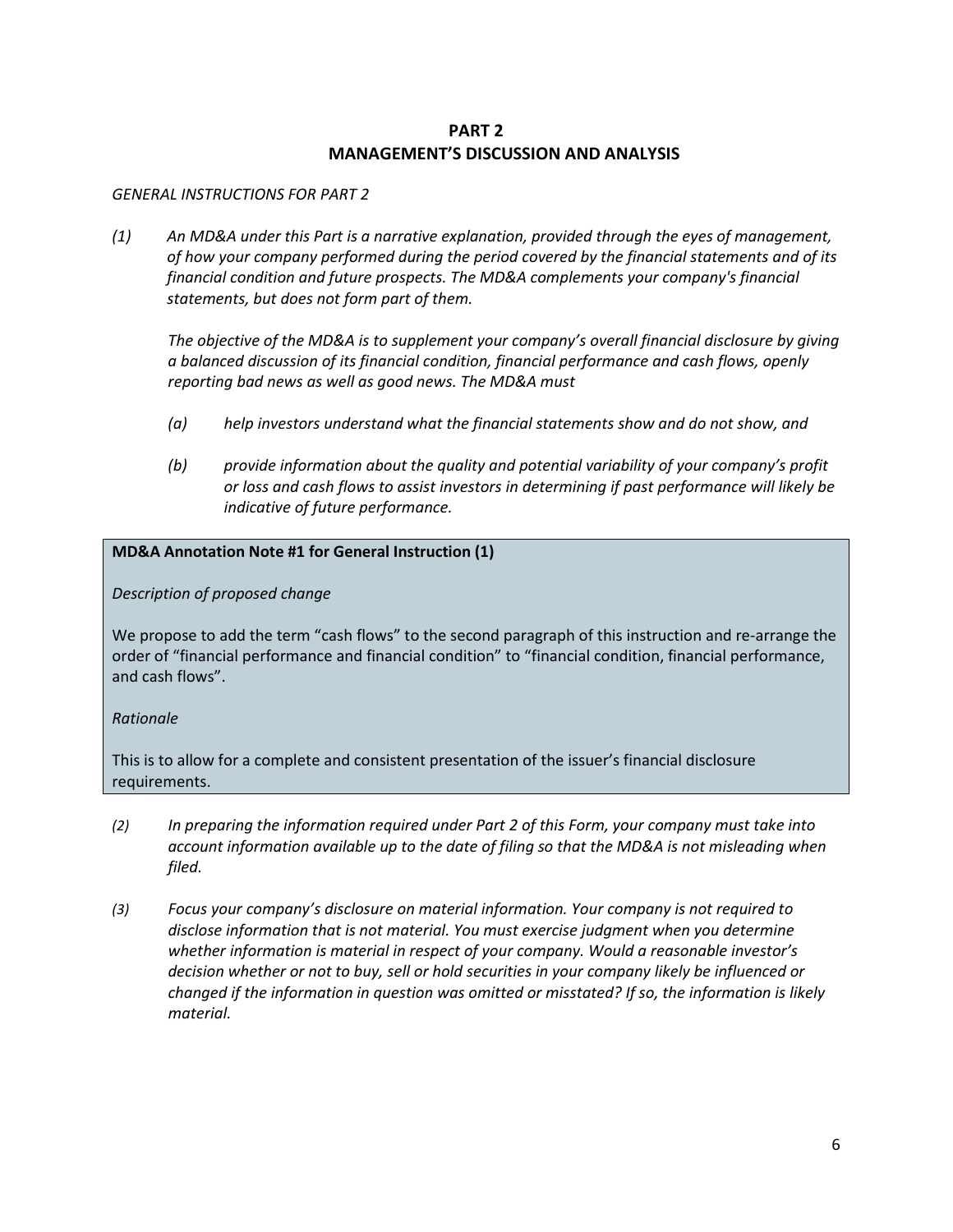# **MD&A Annotation Note #2 for Instruction (3)**

# *Description of proposed change*

We propose to generally remove materiality qualifiers included in specific disclosure requirements in the Current MD&A Form and the Current AIF Form such as "material", "significant", "critical", "major" and "fundamental" and have all disclosure requirements in the interim disclosure statement subject to the qualification that issuers are to focus on material information as set out in instruction (3). We propose to retain materiality qualifiers in a disclosure requirement where the materiality qualifier is part of a defined term (such as significant acquisition) or reflects a term used in our prospectus rules.

# *Rationale*

Currently, there are materiality qualifiers in certain disclosure requirements in the Current MD&A Form and the Current AIF Form, but not in others and the rationale for that is not always clear. In addition, as noted above, there are a variety of materiality qualifiers used and it is not always clear if the terms are to be interpreted differently. The proposed change is to reduce uncertainty resulting from the absence of a materiality qualifier in certain requirements and the use of a materiality qualifier other than "material" and to simplify requirements by generally using one materiality qualifier that all disclosure requirements are subject to.

- *(4) If your company has mineral projects, the disclosure must comply with National Instrument 43- 101 Standards of Disclosure for Mineral Projects, including, for greater certainty, the requirement that all scientific and technical disclosure be based on a technical report or other information prepared by or under the supervision of a qualified person.*
- *(5) If your company has oil and gas activities, the disclosure must comply with National Instrument 51-101 Standards of Disclosure for Oil and Gas Activities.*
- *(6) The numbering and ordering of sections included in Part 2 of this Form are intended as guidelines only. Your company is not required to include the numbering or follow the order of sections in Part 2 of this Form. Your company is not required to respond to any section in Part 2 of this Form that is inapplicable, and your company may omit negative answers.*
- *(7) Your company may incorporate information required to be included under Part 2 of this Form by referencing another document filed on its SEDAR profile, other than a prior MD&A. If incorporating by reference, your company must clearly identify the document or any excerpt of it in the text that incorporates it. Unless your company has already filed under its SEDAR profile the referenced document or excerpt, including, for greater certainty, any documents incorporated by reference into the document or excerpt, your company must file it with the interim disclosure statement. Your company must also disclose that the referenced document is on SEDAR at [www.sedar.com.](http://www.sedar.com/)*
- *(8) If an acquisition is a reverse takeover, the MD&A must be based on the reverse takeover acquirer's financial statements.*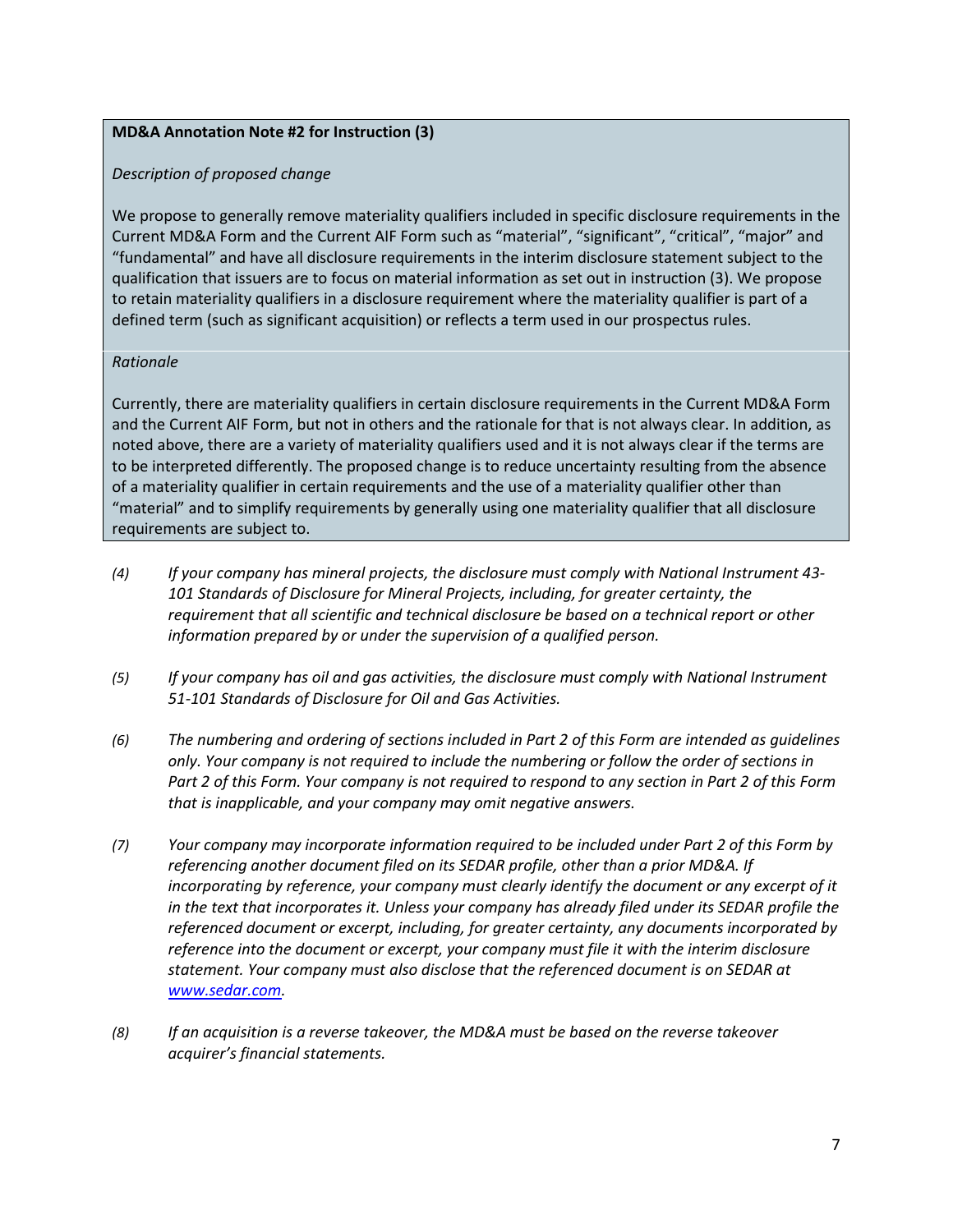# **Date**

**2.** Specify the date of the interim MD&A.

# **Interim MD&A**

- **3.(1)** The interim MD&A must update the annual MD&A for all disclosure required under Part 2 of Form 51-102F1 *Annual Disclosure Statement*.
- **(2)** The disclosure in the interim MD&A must include
	- (a) a discussion and analysis of
		- (i) your company's current quarter and year-to-date results, including, for greater certainty, a comparison of financial performance to the corresponding periods in the previous year,
		- (ii) a comparison of your company's cash flows to the corresponding period in the previous year,
		- (iii) changes in your company's financial condition, financial performance and cash flows, that are not related to ongoing business operations, and

# **MD&A Annotation Note #3 for Subparagraph 3(2)(a)(iii)**

*Description of proposed change*

We propose to add the words "financial condition" and "cash flows" to this requirement.

# *Rationale*

This is to allow for a complete and consistent presentation of the issuer's financial disclosure requirements.

- (iv) any seasonal aspects of your company's business that affect its financial position, financial performance or cash flows, and
- (b) a comparison of your company's interim financial condition to its financial condition as at its most recently completed financial year-end.
- **(3)** Despite subparagraph (2)(a)(i), your company is not required to include the comparison of the financial performance of your company's current quarter results to the corresponding period in the previous year if your company's discussion and analysis of the current quarter results includes a comparison of financial performance to the immediately preceding quarter and that comparison is suitable for comparative purposes.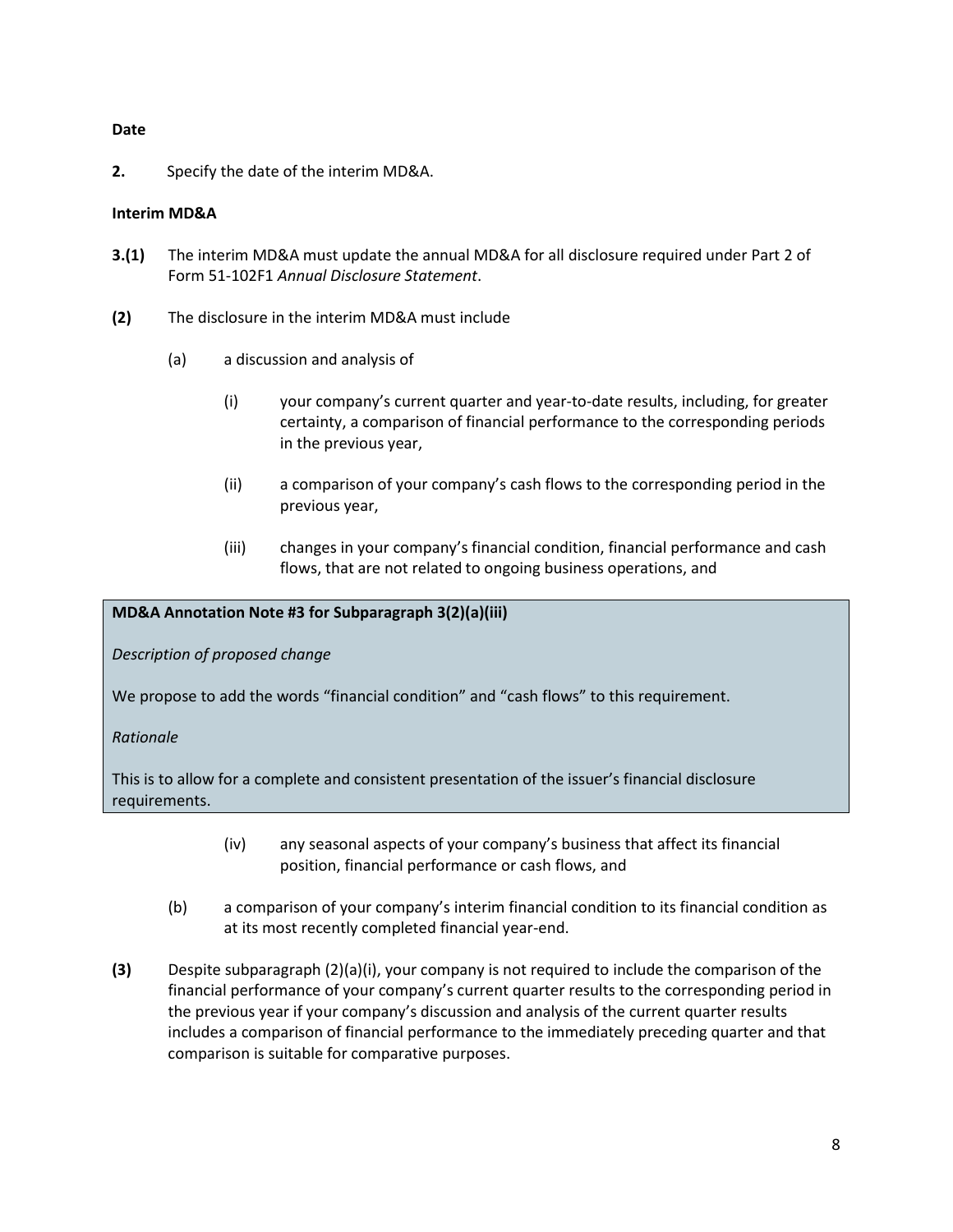- **(4)** If the alternative comparison referred to in subsection (3) is used, provide
	- (a) in the MD&A,
		- (i) summary financial information for the immediately preceding quarter or include a reference to the location of that information, and
		- (ii) a discussion of the reasons for using the alternative comparison or include a reference to the location of that information, and
	- (b) comparisons to the immediately preceding quarter and the corresponding period in the previous year when the alternative comparison is first used.

# **MD&A Annotation Note #4 for Subsections 3(3) and 3(4) and Instruction (4) to Section 3**

# *Description of proposed change*

We propose to add these provisions to allow issuers to compare the financial performance of their current quarter with the immediately preceding quarter, where appropriate, rather than to the corresponding period in the previous year. An issuer that elects to use this option will need to provide summary financial information of that immediately preceding quarter or include a reference to the location of that information. The issuer will also need to discuss reasons for changing the basis of comparison.

We also propose to add instruction (4) to explain that this option would not be appropriate where the issuer's business is seasonal.

# *Rationale*

This is to allow issuers additional flexibility to provide an analysis that they believe is most relevant to an understanding of their performance while also ensuring that investors have appropriate information to assess the comparisons being presented.

# *INSTRUCTIONS*

- *(1) For the purposes of subparagraph (2)(a)(i) and subsection (3), consider presenting the current quarter with greater prominence than the comparison period.*
- *(2) For the purposes of paragraph (2)(b), assume investors have access to your company's annual MD&A. Your company is not required to duplicate the discussion and analysis of financial condition in its annual MD&A. For example, if economic and industry factors are unchanged, your company may make a statement to this effect.*
- *(3) In discussing your company's financial condition, financial performance or cash flows for an interim period, disclose changes in specified contractual obligations during the interim period.*
- *(4) For purposes of subsection (3), consider whether it would be appropriate to include a comparison*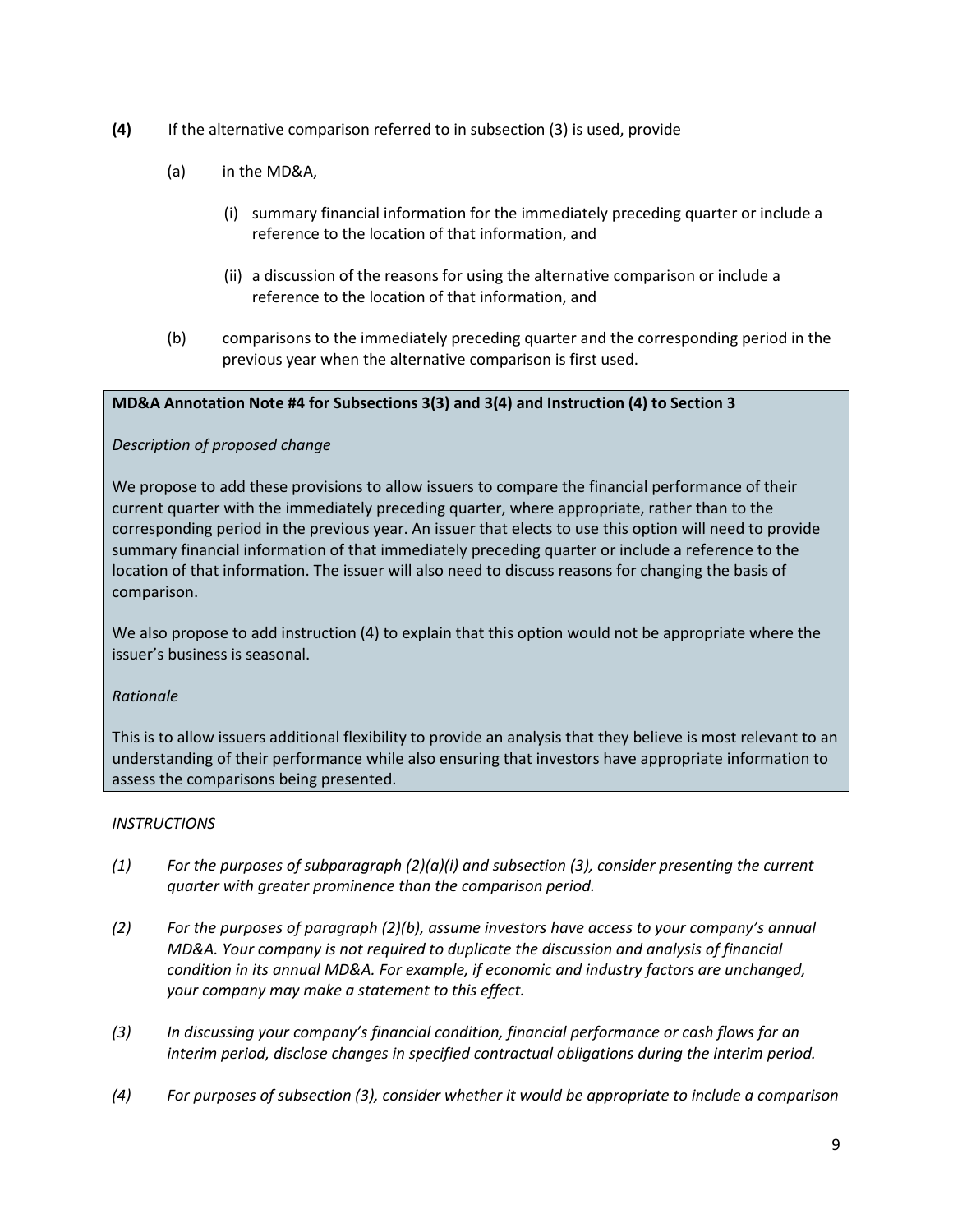*of financial performance to the immediately preceding quarter as an alternative to the corresponding period in the previous year if the latter comparison is not suitable for comparative purposes. A comparison of financial performance to the immediately preceding quarter is not suitable for comparative purposes when a company's business is seasonal.*

- *(5) The disclosure required under sections 8 and 10 of Form 51-102F1 Annual Disclosure Statement is only required for your company's most recent year-to-date interim period and its corresponding comparative year-to-date interim period.*
- *(6) An interim MD&A is not required for your company's fourth quarter (see section 4 of Form 51- 102F1 Annual Disclosure Statement).*
- *(7) Your company's annual MD&A is not required to include all the information required under Part 2 of Form 51-102F1 Annual Disclosure Statement if it was a venture issuer as at the end of its last financial year. If your company ceased to be a venture issuer during the interim period, it is not required to restate the MD&A previously filed. Instead, provide the disclosure for the additional sections in Part 2 of Form 51-102F1 Annual Disclosure Statement that it was exempt from as a venture issuer in its next interim MD&A filed. Base the disclosure for those sections on its interim financial report.*

# **Quarterly highlights**

- **4.(1)** If your company is a venture issuer, it has the option of meeting the requirements under section 3 by instead providing a short discussion about its business, financial condition, financial performance, and cash flows.
- **(2)** If the interim MD&A is prepared using quarterly highlights under subsection (1), discuss
	- (a) your company's financial condition, financial performance and cash flows and any factors that have caused period to period variations in those measures,
	- (b) known trends, risks or demands,
	- (c) significant operating milestones,
	- (d) commitments, expected or unexpected events, or uncertainties that have affected its operations, liquidity and capital resources in the interim period or are reasonably likely to affect them in the future,
	- (e) any changes from disclosure previously made about how it was going to use proceeds from any financing and an explanation of variances,
	- (f) any transactions between related parties, and
	- $(g)$  the effects resulting from a change to its accounting policies during the interim period.